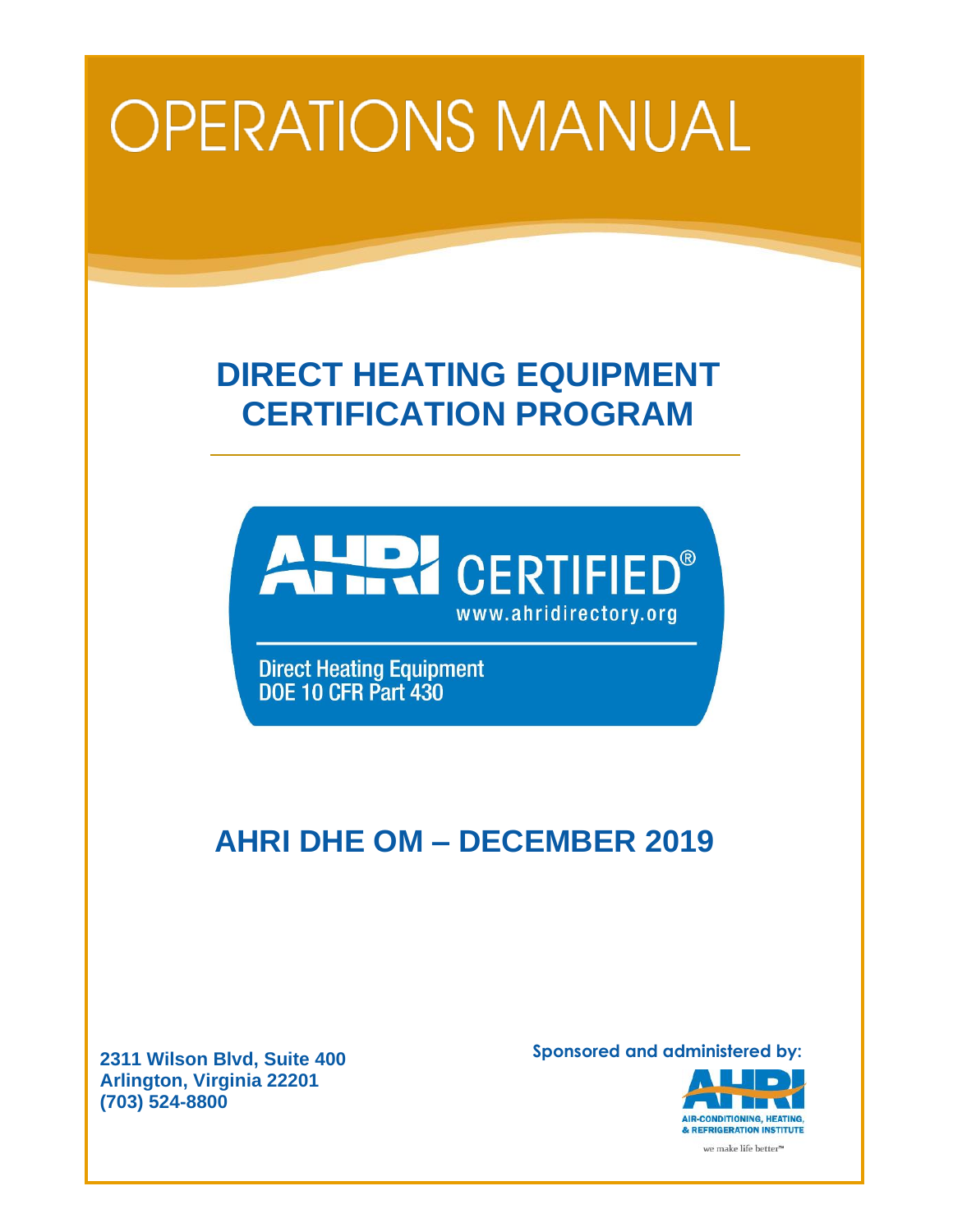# **PREFACE**

The following manual outlines the procedures and policies of the Performance Certification Program for Direct Heating Equipment (DHE) operated by the Air-Conditioning, Heating, and Refrigeration Institute (AHRI). This manual is to be used in conjunction with the General Operations Manual for AHRI Certification Programs. Where the General Operations Manual and this product-specific manual differ, this productspecific operations manual shall prevail.

The revision of this manual supersedes all previous revisions. The current edition of this manual, as well as the General Operations Manual, can be accessed through the AHRI website, [www.ahrinet.org.](http://www.ahrinet.org/)

The DHE Certification Program by AHRI provides for independent verification of the Direct Heating manufacturer's stated equipment performance. Safety criteria are not within the scope of this program.

Participation in the program is voluntary. Any manufacturer, regardless of AHRI membership, may obtain approval of Program Ratings and use of the AHRI DHE Certification Mark hereinafter referred to as the "Mark". The Mark is the Participant's public representation that the ratings of randomly selected units have been verified by an independent laboratory in accordance with test procedures prescribed by this operations manual. A Certification Agreement is executed between the Participant and AHRI specifying the conditions under which such Ratings and the Mark may be used. No manufacturer has the right to use Program Ratings or to state that their products have been tested in conformance with the procedures outlined in this Rating Procedure unless and until they have received written authority from AHRI to use the Marks as applied to the specific approved Program Ratings.

This Operations Manual has been prepared to assure that administration of the program is carried out in a uniform manner. It is an amplification of the Certification Agreement signed by licensees and AHRI. General information, procedural details, and copies of forms are included in this Operations Manual. Provisions of the Operations Manual may be amended as provided in the Certification Agreements.

This certification program complies with requirements of the ISO/IEC Standard 17065:2012, *General Requirements for Bodies Operating Product Certification Systems.* 

Note:

This manual supersedes the Direct Heating Equipment Operations Manual, October 2019.

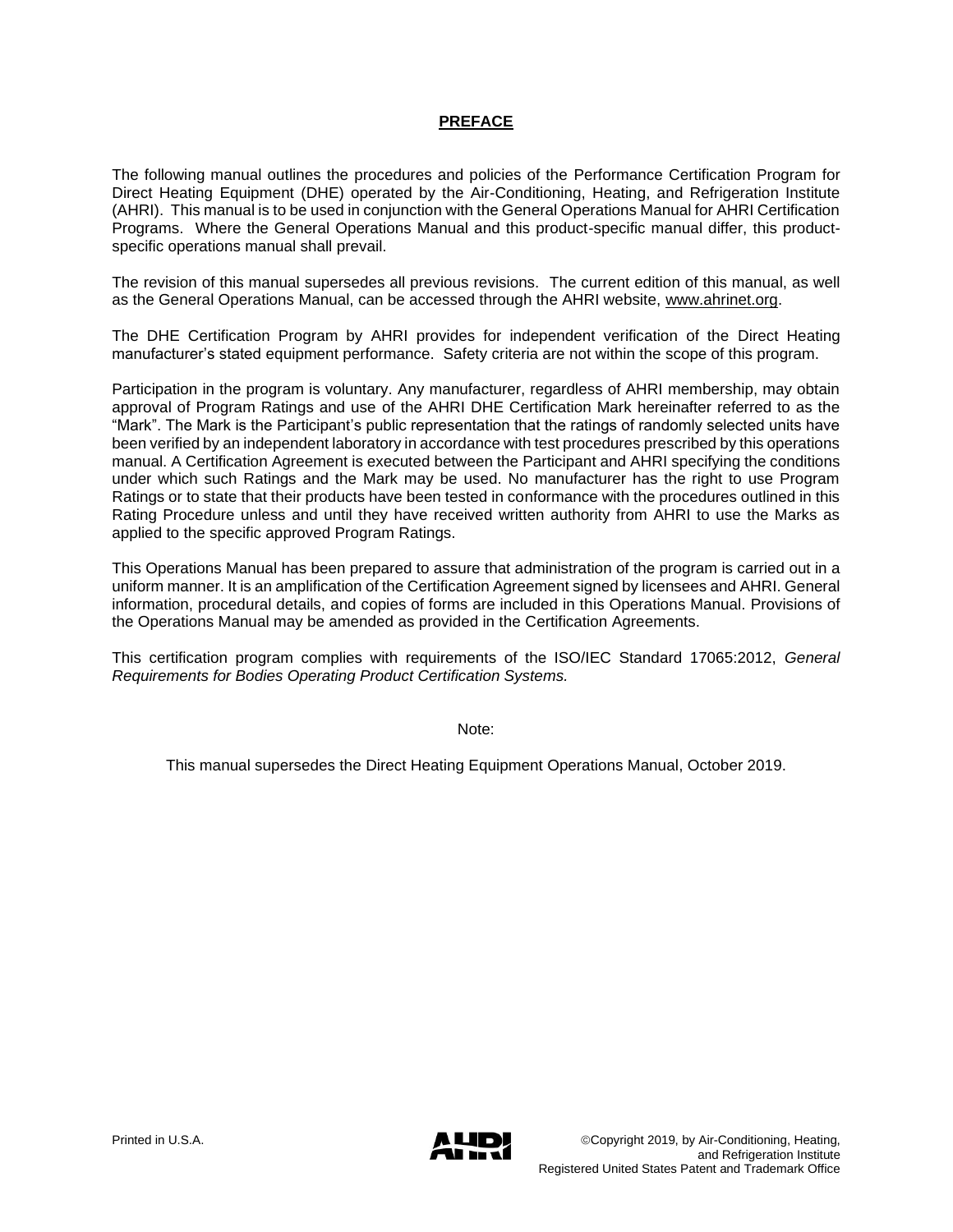# **CERTIFICATION OPERATIONS MANUAL FOR**

### **DIRECT HEATING EQUIPMENT**

# **TABLE OF CONTENTS**

#### **SECTION PAGE**

| 1           | <b>Program Overview</b> |                                        |              |                                                    |  |  |  |
|-------------|-------------------------|----------------------------------------|--------------|----------------------------------------------------|--|--|--|
|             | 1.1                     |                                        |              |                                                    |  |  |  |
|             | 1.2                     |                                        |              |                                                    |  |  |  |
|             |                         | 1.2.1                                  |              |                                                    |  |  |  |
|             |                         |                                        | 1.2.1.1      | Residential Gas-Fired Direct Heating Equipment1    |  |  |  |
|             |                         |                                        | 1,2,1,2      | Residential Oil-Fired Direct Heating Equipment 1   |  |  |  |
|             | 1.3                     |                                        |              |                                                    |  |  |  |
|             | 1.4                     |                                        |              |                                                    |  |  |  |
|             | 1.5                     |                                        |              |                                                    |  |  |  |
|             | 1.6                     |                                        |              |                                                    |  |  |  |
|             |                         |                                        |              |                                                    |  |  |  |
| $\mathbf 2$ |                         | <b>Qualification Process</b>           |              |                                                    |  |  |  |
|             | 2.1                     |                                        |              |                                                    |  |  |  |
|             |                         | STEP 2.1.1                             |              |                                                    |  |  |  |
|             |                         | <b>STEP 2.1.2</b>                      |              |                                                    |  |  |  |
|             |                         |                                        | STEP 2.1.2.1 | Performance Certification Agreement for Original   |  |  |  |
|             |                         |                                        |              | Equipment Manufacturer (OEM Agreement) 2           |  |  |  |
|             |                         |                                        | STEP 2.1.2.2 | Participation and Licensing Fee Invoice 2          |  |  |  |
|             |                         | <b>STEP 2.1.3</b>                      |              |                                                    |  |  |  |
|             |                         |                                        | STEP 2.1.3.1 |                                                    |  |  |  |
|             |                         |                                        | STEP 2.1.3.2 | <b>Acquisition of Qualification Test</b>           |  |  |  |
|             |                         |                                        |              |                                                    |  |  |  |
|             |                         | <b>STEP 2.1.4</b>                      |              |                                                    |  |  |  |
|             |                         |                                        | STEP 2.1.4.1 | Successful Completion of All Qualification Tests 2 |  |  |  |
|             |                         |                                        | STEP 2.1.4.2 | First Sample Qualification Test Failure2           |  |  |  |
|             |                         |                                        | STEP 2.1.4.3 | Second Sample Qualification Test Failure2          |  |  |  |
|             |                         | <b>STEP 2.1.5</b>                      |              |                                                    |  |  |  |
|             | 2.2                     |                                        |              |                                                    |  |  |  |
|             |                         | <b>STEP 2.2.1</b>                      |              |                                                    |  |  |  |
|             |                         | <b>STEP 2.2.2</b>                      |              |                                                    |  |  |  |
|             |                         |                                        | STEP 2.2.2.1 | Performance Certification Agreement for Private    |  |  |  |
|             |                         |                                        |              |                                                    |  |  |  |
|             |                         |                                        | STEP 2.2.2.2 | Brand Manufacturer (PBM Agreement) 3               |  |  |  |
|             |                         |                                        |              | OEM Agreement on behalf of the PBM Applicant 3     |  |  |  |
|             |                         |                                        |              |                                                    |  |  |  |
|             |                         | STEP 2.2.3                             |              |                                                    |  |  |  |
| 3           |                         | <b>Equipment Selection and Testing</b> |              |                                                    |  |  |  |
|             | 3.1                     |                                        |              |                                                    |  |  |  |
|             | 3.2                     |                                        |              |                                                    |  |  |  |
|             | 3.3                     |                                        |              |                                                    |  |  |  |
|             |                         |                                        |              |                                                    |  |  |  |
|             | 3.4                     |                                        |              |                                                    |  |  |  |
|             | 3.5                     |                                        |              |                                                    |  |  |  |
|             | 3.6                     |                                        |              |                                                    |  |  |  |
|             | 3.7                     |                                        |              |                                                    |  |  |  |
|             |                         | 3.7.1                                  |              |                                                    |  |  |  |
|             | 3.8                     |                                        |              |                                                    |  |  |  |
|             | 3.9                     |                                        |              |                                                    |  |  |  |
|             | 3.10                    |                                        |              |                                                    |  |  |  |
|             |                         | 3.10.1                                 |              |                                                    |  |  |  |
|             |                         | 3.10.2                                 |              |                                                    |  |  |  |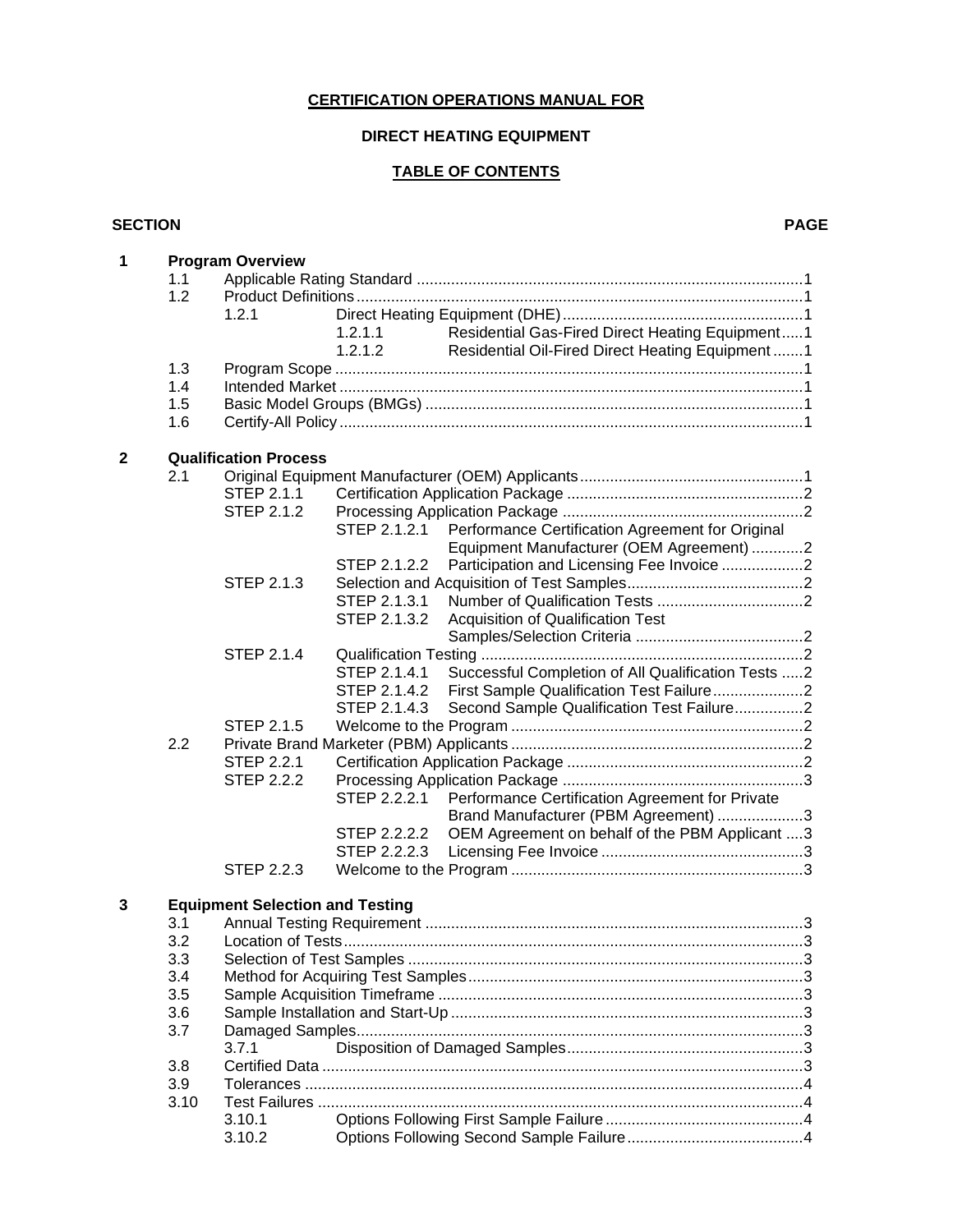|                  | 3.11                                                      | 3.10.2.1 Additional Unit Testing for the Same Model 4                   |  |  |  |  |
|------------------|-----------------------------------------------------------|-------------------------------------------------------------------------|--|--|--|--|
| $\boldsymbol{4}$ |                                                           |                                                                         |  |  |  |  |
| $5\phantom{.0}$  | <b>AHRI Directory of Certified Product Ratings</b><br>5.1 |                                                                         |  |  |  |  |
|                  | 5.2                                                       |                                                                         |  |  |  |  |
| 6                |                                                           |                                                                         |  |  |  |  |
| $\overline{7}$   |                                                           |                                                                         |  |  |  |  |
| 8                |                                                           |                                                                         |  |  |  |  |
| 9                |                                                           | Proper Use of the AHRI Certification Mark and Claims to Certification 5 |  |  |  |  |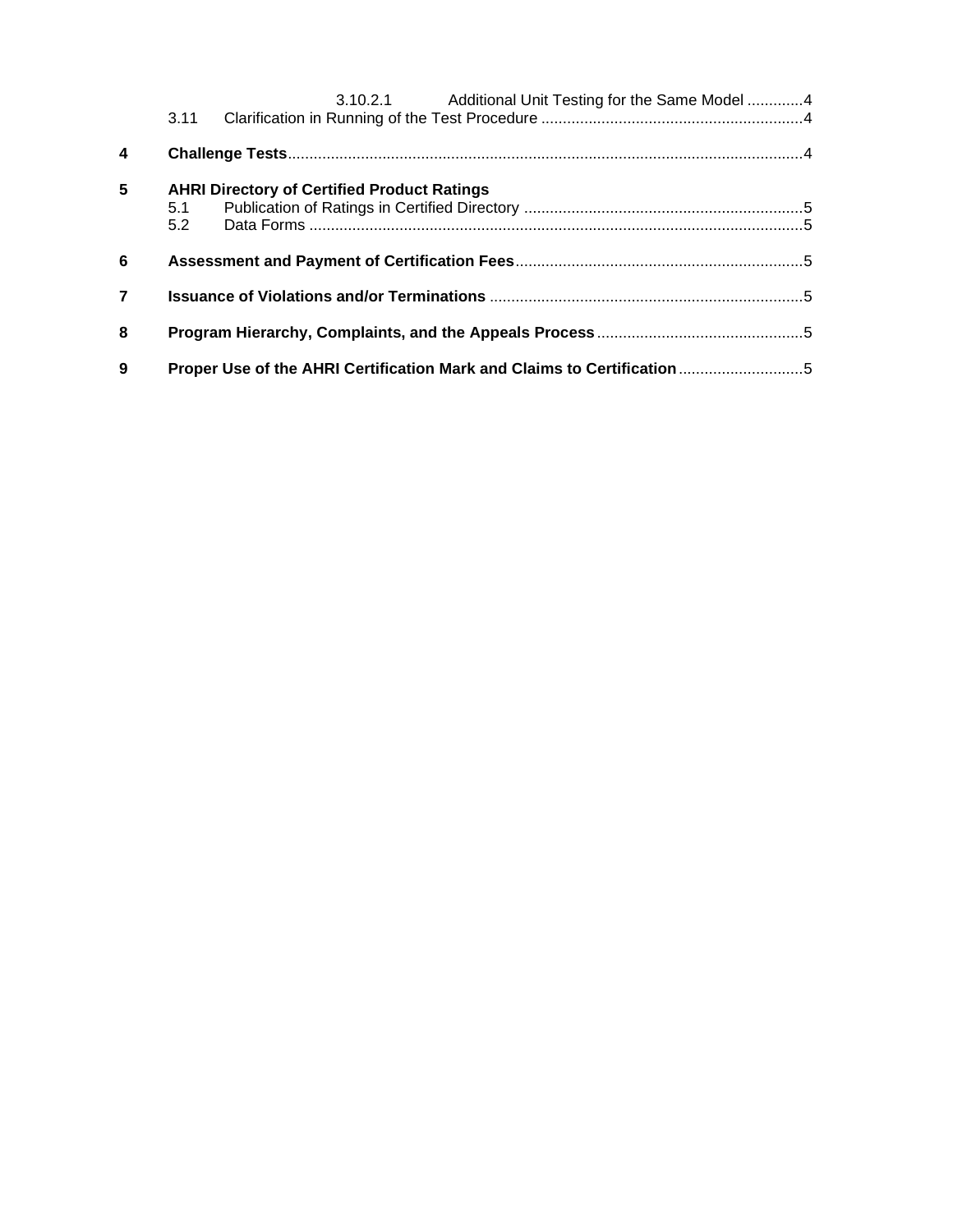# **1. Program Overview**

1.1 *Applicable Rating Standard*. It is mandatory for program Participants to comply with the provisions of the Department of Energy (DOE) Home Heating Equipment Test Procedures as published in the latest edition of the Code of Federal Regulations, 10 CFR Part 430. A copy of the CFR is available for download from the U.S. Government Printing Office website, GPO Access, at [https://www.gpo.gov/fdsys/.](https://www.gpo.gov/fdsys/)

# 1.2 *Product Definitions.*

1.2.1 *Direct Heating Equipment (DHE)*. A product which is either a gas-fired or oil-fired Direct Heating Equipment. "Vented home heating equipment" or "vented heater" means a call of home heating equipment, not including central furnaces, designed to furnish warmed air to the living space of a residence, directly from the device, without duct connections (except with boots), not to exceed 10 inches beyond the casing may be permitted: vented wall furnaces, vented floor furnace, and vented room heaters.

- *Vented Wall Furnace*. A self-contained vented heater complete with grilles or the equivalent, designed for incorporation in, or permanent attachment to, a wall or a residence and furnishing heated air circulated by gravity or by a fan directly into the space to be heated through openings in the casing.
- *Vented Floor Furnace*. A self-contained vented heater suspended from the floor of the space heated, taking air for combustion from outside the space. The Vented Floor Furnace supplies heated air, circulated by gravity or by a fan, directly into the space to be heated through openings in the casing.
- *Vented Room Heater*. A self-contained, free standing, non-recessed, vented heater for furnishing warmed air to the space in which it is installed. The Vented Room Heater supplies heated air, circulated by gravity or by a fan, directly into the space to be heated through openings in the casing.

1.2.1.1 *Residential Gas-Fired Direct Heating Equipment.* Direct Heating equipment utilizes natural gas or propane as its fuel source.

1.2.1.2 *Residential Oil-Fired Direct Heating Equipment*. Direct Heating equipment utilizes heating oil as its fuel source.

1.3 *Program Scope*. This program applies to all Production Models of Direct Heating Equipment defined in Section 1.2.

1.4 *Intended Market*. The Intended Market for this certification program, where the Standard applies, includes all products defined in Section 1.3 that are sold for use in the U.S. and Canada (U.S., U.S. Territories and Canada).

1.5 *Basic Model Groups (BMGs)*. Each Participant's listing shall be grouped by BMG. A BMG is a family of models of the same type (as defined in Section 1.2.1) which have identical ratings for Input, Output Heating Capacity, and Annual Fuel Utilization Efficiency (AFUE).

1.6 *Certify-All Policy*. All products that fall within the program scope and the intended market shall be required to be AHRI certified.

# **2. Qualification Process**

2.1 *Original Equipment Manufacturer (OEM) Applicants*. With the additions noted below, the OEM qualification process shall proceed according to the AHRI General Operations Manual, Section 4.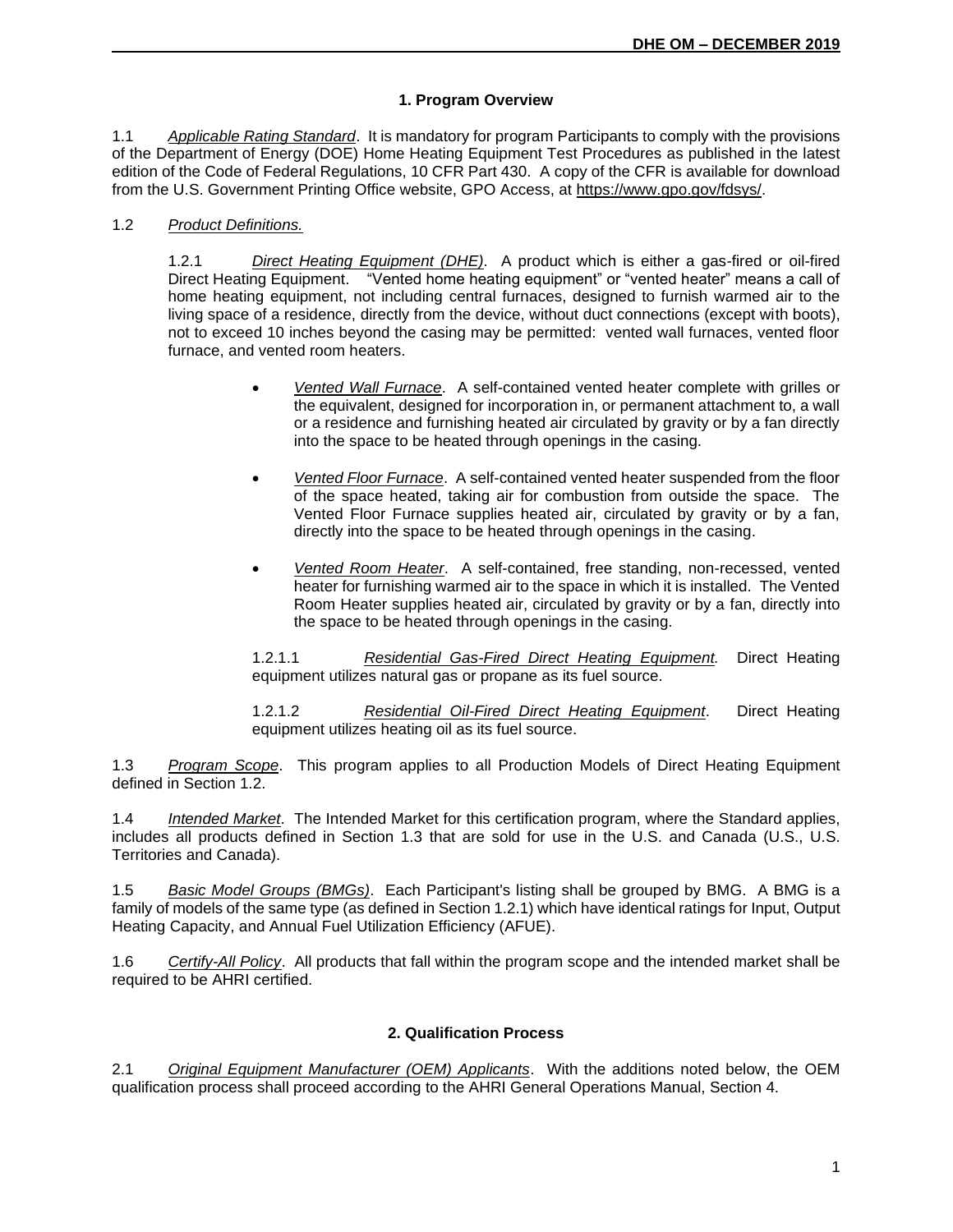STEP 2.1.1 *Certification Application Package*. In addition to the Application for AHRI Certification and Annual Sales Volume Form noted in the AHRI General Operations Manual, Section 4, STEP 4.1, Applicants shall submit the following documentation to AHRI:

- Two test reports for each BMG supporting the claimed ratings; and
- An Applicant requesting AHRI to submit data to CEC, DOE, and FTC shall submit third-party authorization, compliance forms and other necessary information.

Electronic forms shall be obtained from AHRI.

#### STEP 2.1.2 *Processing Application Package*.

STEP 2.1.2.1 *Performance Certification Agreement for Original Equipment Manufacturer (OEM Agreement)*. No further action required beyond that listed in Section 4, STEP 4.2 of the AHRI General Operations Manual.

STEP 2.1.2.2 *Participation and Licensing Fee Invoice*. Payment of the Participation and Licensing Fee is due within 30 calendar days of the invoice issue date. Testing shall not be conducted until the invoice is paid in full. No further action required beyond that listed in Section 4, STEP 4.2 of the AHRI General Operations Manual.

#### STEP 2.1.3 *Selection and Acquisition of Test Samples*.

STEP 2.1.3.1 *Number of Qualification Tests*. 30% of an Applicant's BMGs shall be tested, with a minimum of two (2) models. Fractional numbers shall be rounded to the nearest whole number using traditional rounding methods.

STEP 2.1.3.2 *Acquisition of Qualification Test Samples/Selection Criteria*. Within 30 calendar days of a request from AHRI, the Applicant shall have samples available for selection. Samples shall be acquired in accordance with Section 3 of this manual.

STEP 2.1.4 *Qualification Testing*. AHRI shall supply the Independent Third-party Laboratory Contracted by AHRI (Laboratory) with the Published Ratings. The Laboratory shall conduct the testing of the samples in accordance with the Standard, against the Published Ratings.

> STEP 2.1.4.1 *Successful Completion of All Qualification Tests.* If all qualification tests pass, proceed to STEP 2.1.5.

> STEP 2.1.4.2 *First Sample Qualification Test Failure*. Refer to Section 4, STEP 4.4.2 of the AHRI General Operations Manual for details regarding the first sample qualification failure options:

> STEP 2.1.4.3 *Second Sample Qualification Test Failure*. Refer to Section 4, STEP 4.4.3 of the AHRI General Operations Manual for details regarding the second sample qualification failure options.

STEP 2.1.5 *Welcome to the Program*. No further action required beyond that listed in Section 4, STEP 4.5 of the AHRI General Operations Manual.

2.2 *Private Brand Marketer* (*PBM) Applicants*. With the additions noted below, the PBM qualification process shall proceed according to the AHRI General Operations Manual, Section 5.

PBM Applicants are not required to undergo qualification testing. PBM product certification is contingent upon the certification of the associated OEM product.

STEP 2.2.1 *Certification Application Package*. In addition to the Application for AHRI Certification Form noted in the AHRI General Operations Manual, Section 5, STEP 5.1, Applicants shall submit the following documentation to AHRI: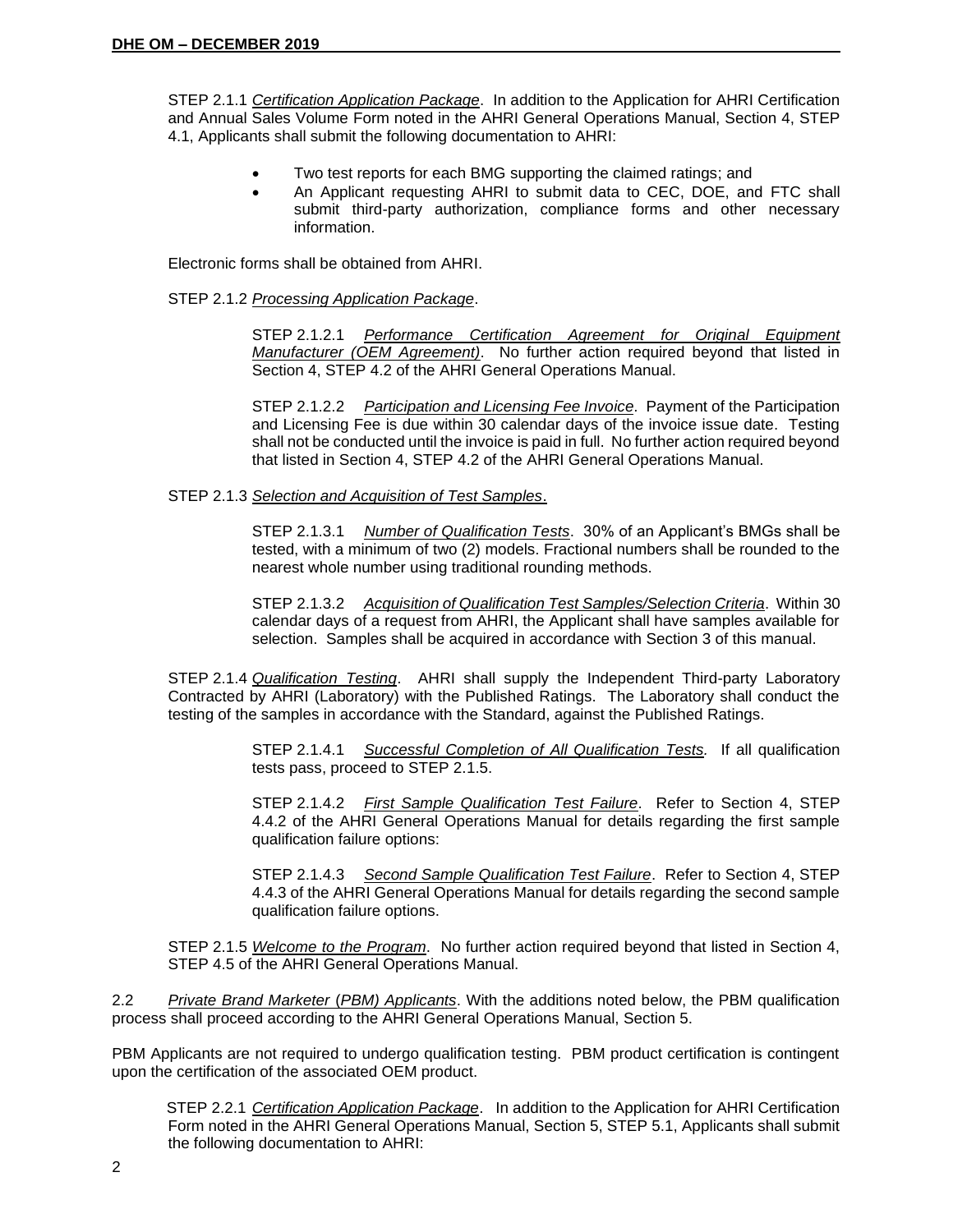• An Applicant requesting AHRI to submit data to CEC, DOE, and FTC shall submit third-party authorization, compliance forms and other necessary information.

STEP 2.2.2 *Processing Application Package*.

STEP 2.2.2.1 *Performance Certification Agreement for Private Brand Marketer (PBM Agreement)*. No further action required beyond that listed in Section 5, STEP 5.2.1 of the AHRI General Operations Manual.

STEP 2.2.2.2 *OEM Agreement on Behalf of the PBM Applicant*. No further action required beyond that listed in Section 5, STEP 5.2.2 of the AHRI General Operations Manual.

STEP 2.2.2.3 *Licensing Fee Invoice*. Payment of the Licensing Fee is due within 30 calendar days of the invoice issue date.

STEP 2.2.3 *Welcome to the Program*. No further action required beyond that listed in Section 5, STEP 5.3 of the AHRI General Operations Manual.

#### **3. Equipment Selection and Testing**

3.1 *Annual Testing Requirement*. 20% of a Participant's BMGs shall be tested annually, with a minimum of two (2) models. Fractional numbers shall be rounded to the nearest whole number using traditional rounding methods.

3.2 *Location of Tests*. Testing shall be performed at the Laboratory.

3.3 *Selection of Test Samples.* Selections shall be made based on data contained in the Directory. AHRI shall inform the Participant, in writing, of the sample(s) selected for test.

3.4 *Methods for Acquiring Test Samples*. The Participant shall make the samples ready for Random Sample Selection within 30 calendar days of a selection by AHRI. Selected samples shall be shipped to the Laboratory accompanied by the Participant's published installation instructions in printed or electronic format. Refer to Section 9 of the AHRI General Operations Manual.

3.5 *Sample Acquisition Timeframe*. The Participant shall deliver the selected sample(s) to the Laboratory within 14 calendar days of the Random Sample Selection by the Laboratory personnel.

3.6 *Sample Installation and Start-Up*. Installation and start-up of the sample shall be in accordance with the Participant's published installation instructions in printed or electronic format**.**

3.7 *Damaged Samples*. Samples received at the Laboratory which are damaged, produce more than 400 parts per million (ppm) air free CO (sample taken at steady state following the procedure described in ANSI Z21.86) at normal input, or otherwise cannot be tested, shall be deemed a Damaged Sample.

3.7.1 *Disposition of Damaged Samples*. All Damaged Samples shall be returned, with all costs associated with the Damaged Sample borne by the Participant. Time limitation on the acquisition of a new sample shall be the same as Section 3.4.

3.8 *Certified Data*. At conditions specified in the DOE vented home heater test procedures as published in the latest edition of 10 CFR Part 430, the following certified ratings are verified, by test:

- Annual Fuel Utilization Efficiency, %
- Output Heating Capacity, Btu/h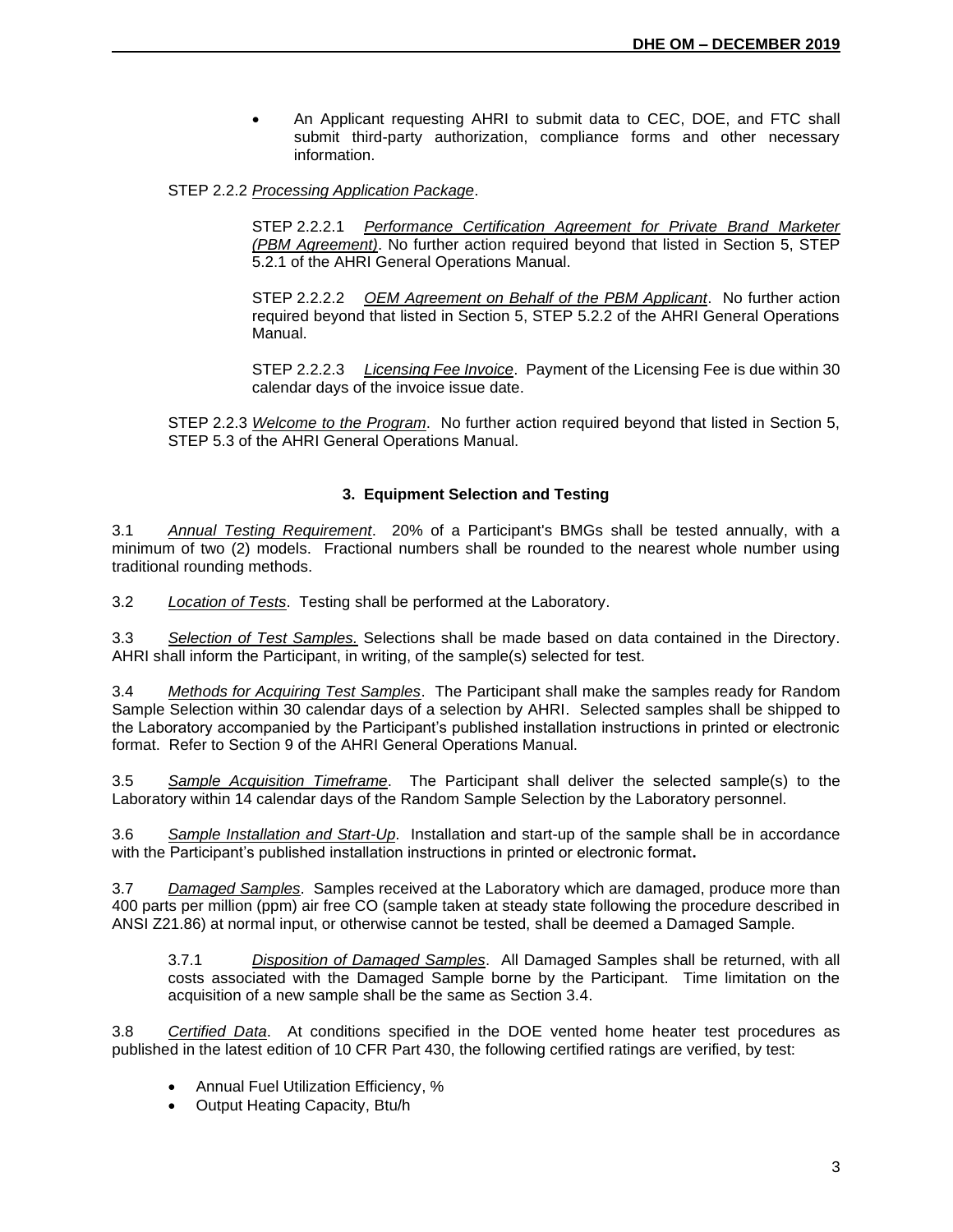3.9 *Tolerances*. The Standard Rating shall be such that any Direct Heating Equipment selected and tested in accordance with the Standard has an AFUE and an Output Heating Capacity not less than 95% of the Standard Ratings.

#### 3.10 *Test Failures*.

3.10.1 *Options Following First Sample Failure*. When the Participant is notified of a first sample certified rating failure, it has seven (7) calendar days to select one (1) of the following options:

- Re-rate all models in the BMG proportionate to the failed test's results. The failed model shall be re-rated to the nearest 0.10% for AFUE and the nearest thousand Btu/h of the Output Heating Capacity, and no better than the test results. Other models in the BMG shall be re-rated in accordance with the percentage by which the tested unit failed.
- Test second sample of the same model (sample shall be available within 30 calendar days following notification of failure).
- Obsolete the model, which also obsoletes all models within the corresponding BMG.

3.10.2 *Options Following 2nd Sample Failure*. When the Participant is notified of a second sample certified rating failure, it has seven (7) calendar days to select one (1) of the following options:

- Re-rate all models in the BMG proportionate to the failed test's results. The failed model shall be re-rated to the nearest 0.10% for AFUE and the nearest thousand Btu/h of the Output Heating Capacity, and no better than the test results. Other models in the BMG shall be re-rated in accordance with the percentage by which the tested unit failed.
- Test additional units of the same model per 3.10.2.1;
- Obsolete the model, which also obsoletes all models within the corresponding BMG.

3.10.2.1 *Additional Unit Testing for the Same Model*. In an effort to preserve the Published Ratings for the failed model, the Participant may opt to test up to two additional samples of the model that failed. If possible, the samples should be selected from different production runs. The final rating shall be the average of the  $1<sup>st</sup>$  sample, 2<sup>nd</sup> sample, and all tests requested by the Participant.

If a Participant exercises this option, testing of additional sample shall be completed within six (6) months of the second sample test.

3.11 *Requirement for Adding New Basic Model to the Directory.* Product data submitted for acceptance shall meet the requirements of Section 2.1 STEP 2.1.1.

# **4. Challenge Tests**

Refer to Section 10 of the AHRI General Operations Manual.

# **5. AHRI Directory of Certified Product Performance**

All certified products shall be listed in the Directory, [www.ahridirectory.org.](http://www.ahridirectory.org/) Certification shall not be implied or claimed for any product not listed in the Directory. Except as noted below, the Participant shall follow the steps outlined in Section 11 of the AHRI General Operations Manual.